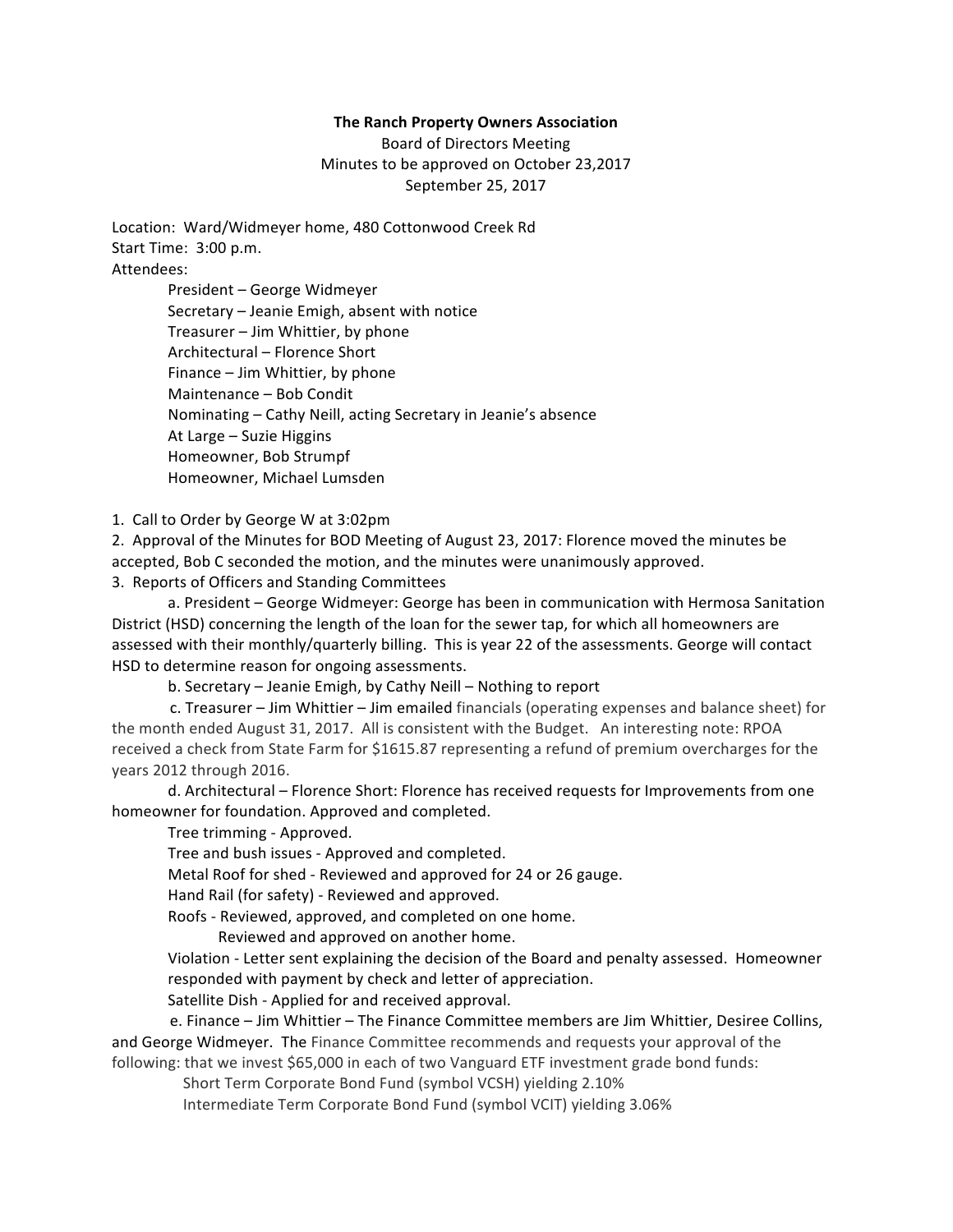The funds pay dividends monthly and are fully liquid should we need funds for unexpected expenses. As ETF funds, expenses are minimal. And, our investment would be diversified among numerous bonds, rather than in an individual bond.

Our Reserve Fund investments are restricted to investment grade bonds or money market funds. I spoke with Bob Hill, our investment advisor at Morgan Stanley. He recommended these funds and assured me the funds are comprised solely of investment grade bonds.

The sources of the \$130,000 are as follows: \$105,000 in a cash account at Morgan Stanley, which pays nothing (proceeds of the sale of GNMAs earlier this year) and \$25,000 from our account at First National Bank. Our current balance in that account (which also pays no interest) is approximately \$133,000, about \$75,000 in excess of remaining budgeted expenses for the current year. This would leave a cushion in the account should it be needed.

Cathy moved that the recommendations be accepted and enacted; Florence seconded the motion; the motion passed unanimously.

 f. Maintenance – Bob Condit – Bob has posted that the irrigation will be turned off this week. Bob also posted that the Fall Cleanup curb pick up will be on Friday, October 20. Postings are in the Mail room. Bob walked the grounds with Sam F to review what has been done and what needs to be done. Woodchuck will remove trees designated in the common area and requested by homeowners. Woodchuck will collect branches and woody trimmings left at curb by homeowners on Friday, October 20. Homeowner inquired about split cedar that has been in stress for years and another tree on homeowner's property line.

Homeowner has complained about gophers on property and empty lots.

There is question of grass mowing near RV area common grounds. Weed "eating" has been done up to the berm for fire prevention and to promote success of newly planted trees. A homeowner requested more extensive lawn mowing to protect the adjacent homes from fire. Our contract with EarthScapes includes trail maintenance, some weed-eating, but not extensive mowing near RV common grounds. We will add to contract to mow to the trailhead.

g. Nominating – Cathy – Nothing to report

## 4. Items Requiring Discussion/Action

a. Reserve Fund Investment in ETFs with Investment Grade Bonds – Jim Whittier – See above.

b. Proposal of Divestiture of 5-Acre South Portion of RPOA Common Ground – Bob Strumpf – There is a parcel of approximately 5 acres of meadow within the wooded "refuge" area. There are several possibilities for using or selling: Adjacent property owner may be interested in purchasing. Homeowner suggested that if this happens, we could use the money for "pond repair". Jim W said that we should have committee to further investigate feasibility of selling. Another option for use could be "Dog Park"; probably not best option, as dog owners already use Bear Park and would probably not change to less convenient location. Another option would be to take advantage of the sunny location to have Solar Farm that could provide power for homeowners and possibility enough to sell some back to LPEA. This five-acre area is not in flood plain, is not designated "wet lands", and does not affect the drainage from The Ranch to the Animas River.

c. RV Lot Parking Allocation – Florence Short – Each homeowner allowed one space, second only if available and would have to give up second if a homeowner with no space requests one. This would be done possibly by seniority. According to Regulations on website, homeowner allowed up to 2 spaces if available. If someone needs to free a space for a new request, on website it states, "Last in, first out". Jim inquired about expanding RV lot, which has already been expanded.